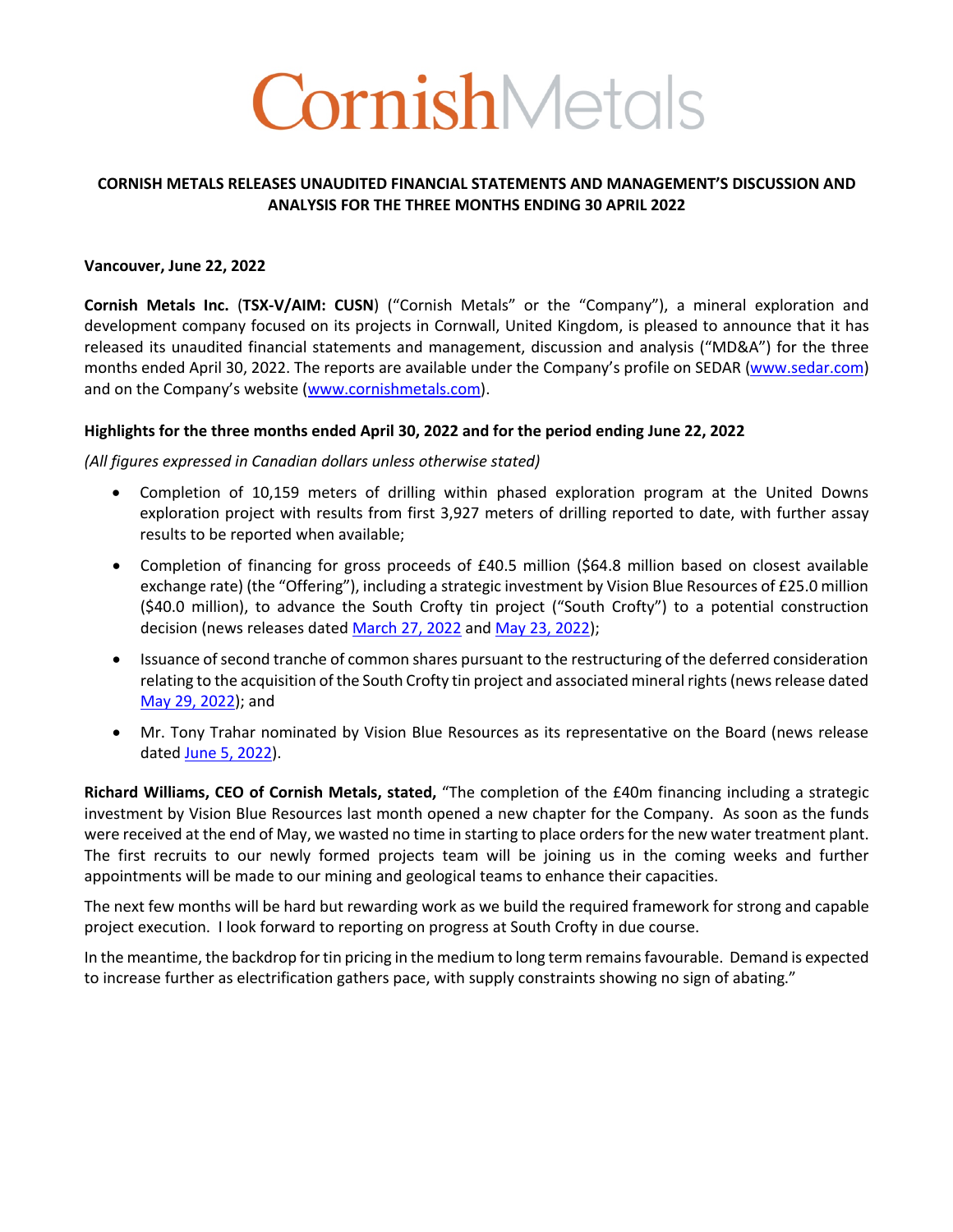## **Financial highlights for the three months ended April 30, 2022 and April 30, 2021**

|                                                       | Three months ended (unaudited) |                |  |  |
|-------------------------------------------------------|--------------------------------|----------------|--|--|
|                                                       | April 30, 2022                 | April 30, 2021 |  |  |
| (Expressed in Canadian dollars)                       |                                |                |  |  |
| Total operating expenses                              | 627,115                        | 894,549        |  |  |
| Loss for the period                                   | 979,427                        | 1,301,049      |  |  |
| Net cash (used in) operating activities               | (625,384)                      | (908,981)      |  |  |
| Net cash (used in) investing activities               | (1,184,673)                    | (762,856)      |  |  |
| Net cash (used in) / provided by financing activities | (555, 449)                     | 13,226,816     |  |  |
| Cash at end of the period                             | 4.286.535                      | 11.511.900     |  |  |

- Decrease in operating expenses impacted by \$368,325 of costs relating to AIM listing incurred in comparative period which were not eligible for capitalization;
- Higher operating expenses more generally relating to increased media/investor activities following last year's AIM listing and preparatory work for the successful fundraise cornerstoned by Vision Blue Resources;
- Costs of \$576,786 and \$230,723 capitalized in connection with the ongoing exploration program at United Downs and Carn Brea, respectively (excluding capitalized depreciation and other non-cash items);
- Financing fees of \$584,359 incurred by April 30, 2022 in connection with the fundraise which closed at the end of May 2022;
- Gross proceeds raised from the Offering of £40.5 million (\$64.8 million) received subsequent to the period end, following gross proceeds raised from the AIM listing in comparative period of £8.2 million (\$14.4 million) (news release dated February 16, 2021); and
- Recognition of foreign currency translation loss of \$1,152,758 for those assets located in the UK when translated into Canadian dollars for presentational purposes.

## **Outlook**

The proceeds raised from the Offering completed in May 2022 are being used to advance the South Crofty tin project to a potential construction decision within 30 months from closing of the Offering. The planned use of the proceeds from the Offering is to complete the dewatering program and Feasibility Study at South Crofty, evaluate downstream beneficiation opportunities and commence potential on-site early works in advance of a potential construction decision.

Within 30 months from the closing of the Offering, the Company's plans are as follows:

- Construct the Water Treatment Plant ("WTP") in the first half of 2023 and thereafter complete the dewatering of the mine within 18 months;
- Complete an underground drill program which is expected to commence in July 2022 in order to delineate a JORC compliant Measured and Indicated Mineral Resource and increase the Indicated and Inferred JORC Mineral Resource once access to the underground workings is obtained;
- Complete a Feasibility Study using all reasonable commercial efforts on or before 31 December 2024;
- Commence basic and detailed engineering studies, construction of the processing plant, refurbishment of underground facilities and other on-site early works; and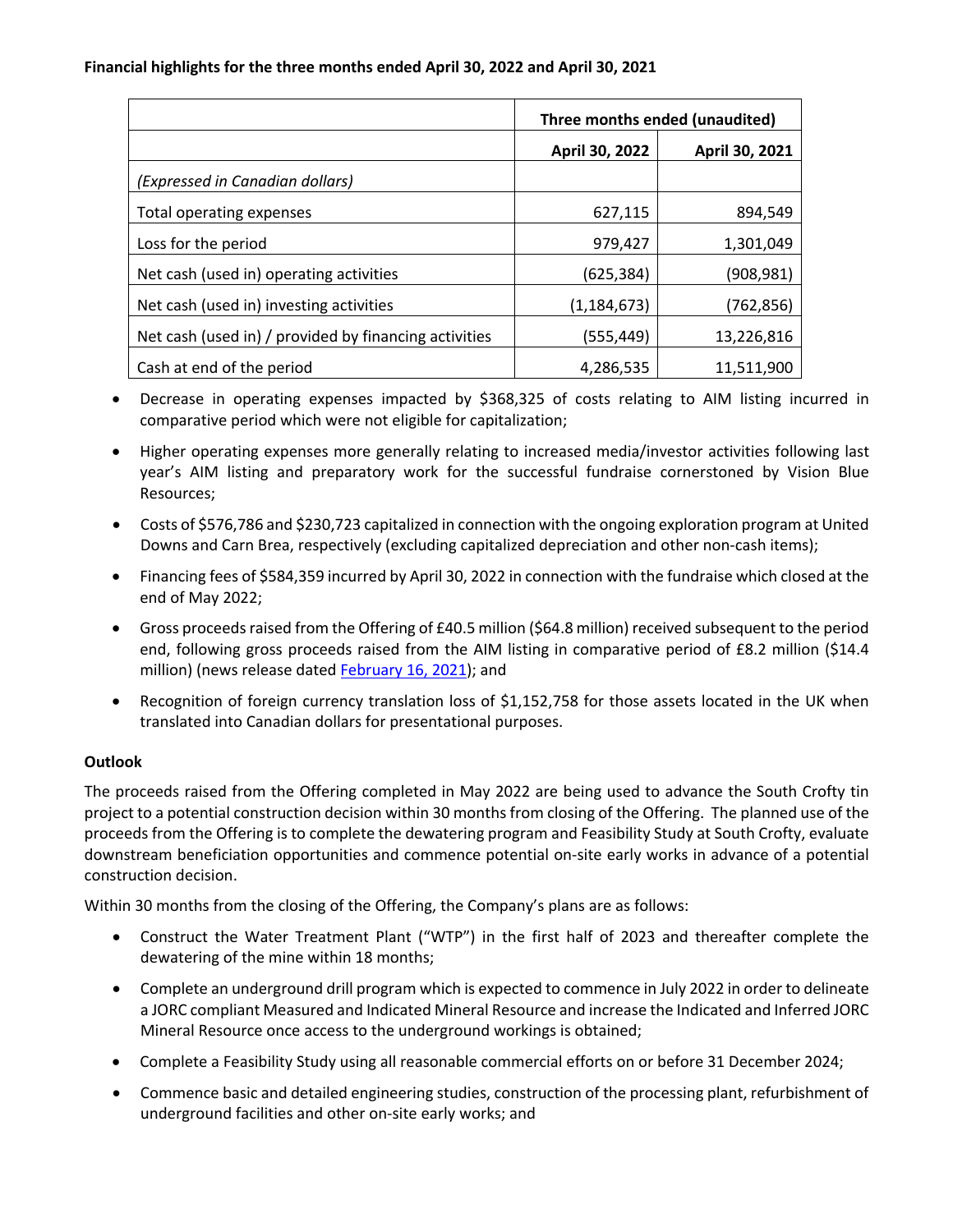• Evaluate downstream beneficiation opportunities in the UK and the rest of Europe.

Subject to the availability of financing, consideration will also be given to continuing with the Company's exploration program at United Downs and evaluating other near-surface, high potential, exploration targets within transport distance of the planned processing plant site at South Crofty.

## **ABOUT CORNISH METALS**

Cornish Metals completed the acquisition of the South Crofty tin and United Downs copper / tin projects, plus additional mineral rights located in Cornwall, UK, in July 2016 (see Company news release dated July 12, 2016). The additional mineral rights cover an area of approximately 15,000 hectares and are distributed throughout Cornwall. Some of these mineral rights cover old mines that were historically worked for copper, tin, zinc, and tungsten.

## **TECHNICAL INFORMATION**

The technical information in this news release has been compiled by Mr. Owen Mihalop. Mr. Mihalop has reviewed and takes responsibility for the data and geological interpretation. Mr. Owen Mihalop (MCSM, BSc (Hons), MSc, FGS, MIMMM, CEng) is Chief Operating Officer for Cornish Metals Inc. and has sufficient experience relevant to the style of mineralisation and type of deposit under consideration and to the activity which he is undertaking to qualify as a Competent Person as defined under the JORC Code (2012) and as a Qualified Person under NI 43-101. Mr. Mihalop consents to the inclusion in this announcement of the matters based on his information in the form and context in which it appears.

For additional information please contact:

In North America:

Irene Dorsman at (604) 200 6664 or by e-mail at irene@cornishmetals.com

In the UK:

| SP Angel Corporate Finance LLP<br>(Nominated Adviser & Joint<br>Broker) | Tel:                                                               | +44 203 470 0470                                    |
|-------------------------------------------------------------------------|--------------------------------------------------------------------|-----------------------------------------------------|
|                                                                         | <b>Richard Morrison</b><br>Charlie Bouverat<br><b>Grant Barker</b> |                                                     |
| Hannam & Partners<br>(Joint Broker)                                     | Tel:                                                               | +44 207 907 8500                                    |
|                                                                         | <b>Matthew Hasson</b><br>Andrew Chubb<br>Ernest Bell               |                                                     |
| BlytheRay<br>(Financial PR/IR-London)                                   | Tel:                                                               | +44 207 138 3204                                    |
|                                                                         | Tim Blythe<br>Megan Ray                                            | tim.blythe@blytheray.com<br>megan.ray@blytheray.com |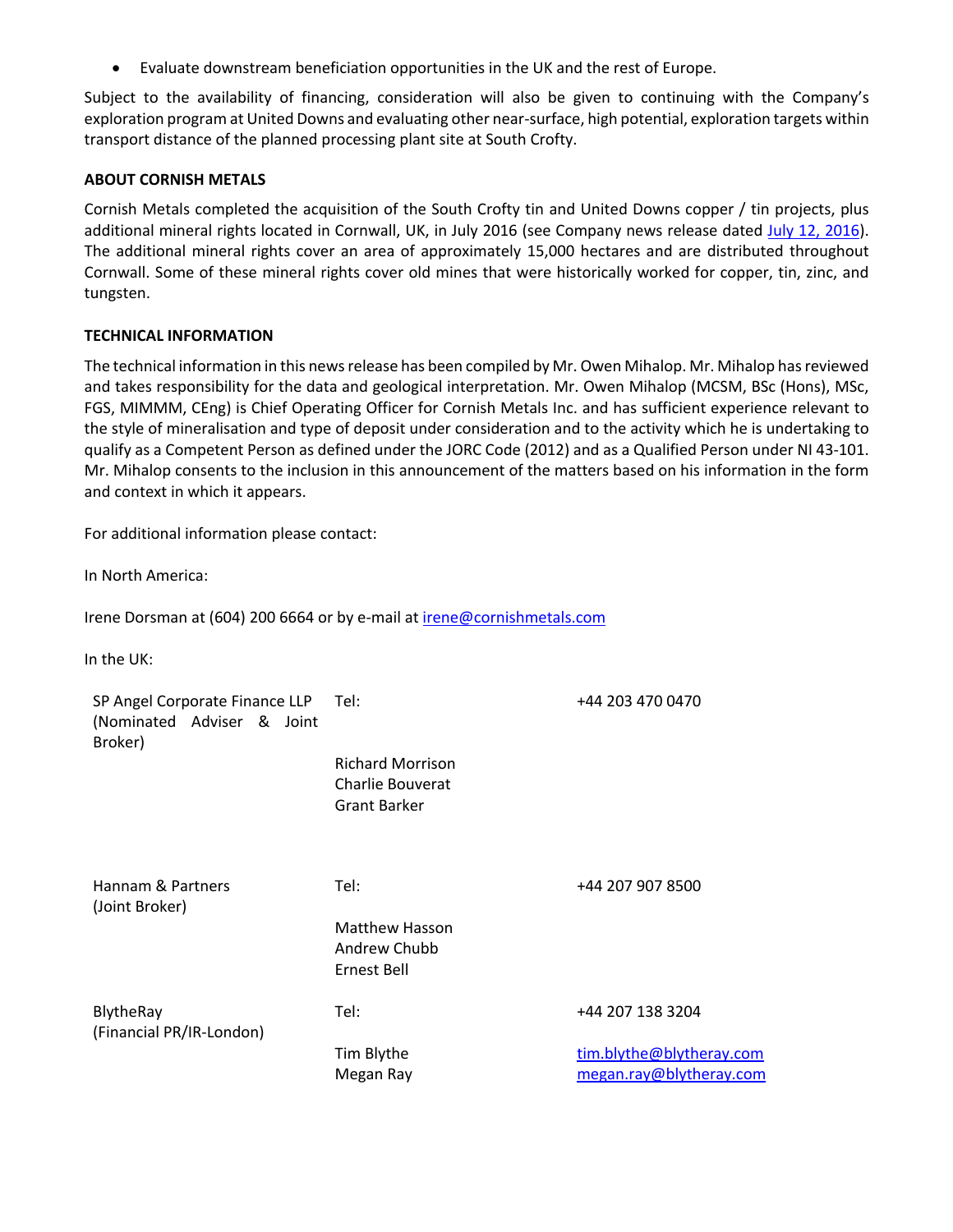### **ON BEHALF OF THE BOARD OF DIRECTORS**

*"Richard D. Williams"* Richard D. Williams, P.Geo

*Neither the TSX Venture Exchange nor its Regulation Services Provider (as that term is defined in the policies of the TSX Venture Exchange) accepts responsibility for the adequacy or accuracy of this release.* 

#### *Caution regarding forward looking statements*

*This news release contains "forward-looking statements" including, but not limited to, statements in connection with the expected use of proceeds of the Offering, including in respect of certain work programs, expected construction, including in respect of the WTP, and the potential completion of a Feasibility Study on the South Crofty mine and the timing thereof, the exploration program at United Downs and other exploration opportunities surrounding the South Crofty tin project, expected recruitment of various personnel, and expectations respecting tin pricing and other economic factors. Forward-looking statements, while based on management's best estimates and assumptions at the time such statements are made, are subject to risks and uncertainties that may cause actual results to be materially different from those expressed or implied by such forward-looking statements, including but not limited to: risks related to receipt of regulatory approvals, risks related to general economic and market conditions; risks related to the COVID-19 global pandemic and any variants of COVID-19 which may arise; risks related to the availability of financing when required and on terms acceptable to the Company and the potential consequences if the Company fails to obtain any such financing, such as a potential disruption of the Company's exploration program(s); the timing and content of upcoming work programs; actual results of proposed exploration activities; possible variations in Mineral Resources or grade; failure of plant, equipment or processes to operate as anticipated; accidents, labour disputes, title disputes, claims and limitations on insurance coverage and other risks of the mining industry; changes in national and local government regulation of mining operations, tax rules and regulations.*

*Although Cornish Metals has attempted to identify important factors that could cause actual results to differ materially from those contained in forward-looking statements, there may be other factors that cause results not to be as anticipated, estimated or intended. There can be no assurance that such statements will prove to be accurate, as actual results and future events could differ materially from those anticipated in such statements. Accordingly, readers should not place undue reliance on forward-looking statements. Cornish Metals undertakes no obligation or responsibility to update forward-looking statements, except as required by law.* 

#### *Market Abuse Regulation (MAR) Disclosure*

*The information contained within this announcement is deemed by the Company to constitute inside information pursuant to Article 7 of EU Regulation 596/2014 as it forms part of UK domestic law by virtue of the European Union (Withdrawal) Act 2018 as amended.*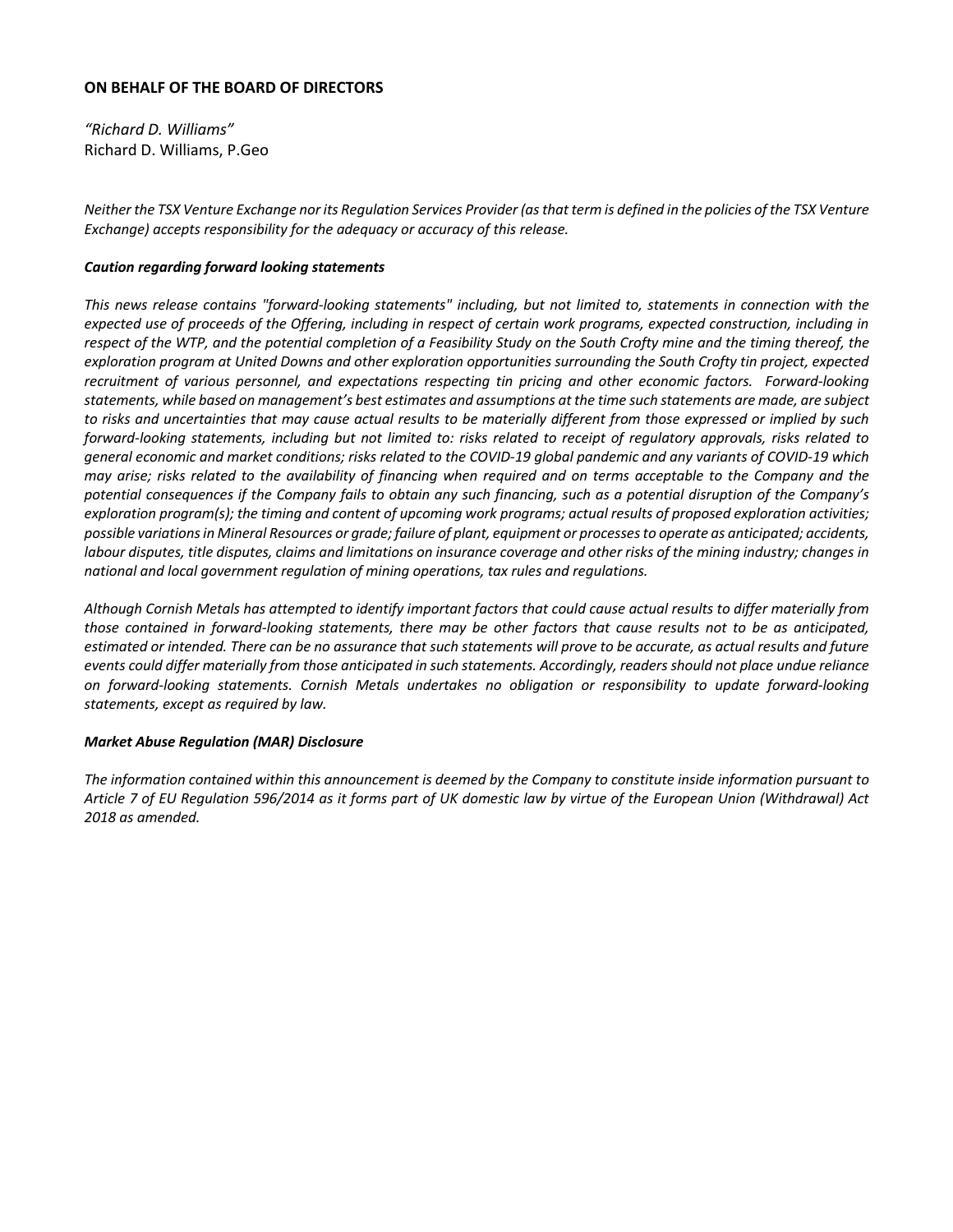# **CONSOLIDATED CONDENSED INTERIM STATEMENTS OF FINANCIAL POSITION**

### (Unaudited)

|                                                     | April 30, 2022     | <b>January 31, 2022</b> |                |  |
|-----------------------------------------------------|--------------------|-------------------------|----------------|--|
| <b>ASSETS</b>                                       |                    |                         |                |  |
| Current                                             |                    |                         |                |  |
| Cash                                                | \$<br>4,286,535    | \$                      | 6,922,704      |  |
| Marketable securities                               | 1,574,506          |                         | 1,574,506      |  |
| Receivables                                         | 140,449            |                         | 107,230        |  |
| Deferred financing fees                             | 672,778            |                         |                |  |
| Prepaid expenses                                    | 353,680            |                         | 231,933        |  |
|                                                     | 7,027,948          |                         | 8,836,373      |  |
| <b>Deposits</b>                                     | 52,959             |                         | 42,448         |  |
| Property, plant and equipment                       | 6,128,901          |                         | 6,437,175      |  |
| <b>Exploration and evaluation assets</b>            | 21,175,960         |                         | 20,772,029     |  |
|                                                     | \$<br>34, 385, 768 | \$                      | 36,088,025     |  |
| <b>LIABILITIES</b>                                  |                    |                         |                |  |
| Current<br>Accounts payable and accrued liabilities | \$<br>929,675      | \$                      | 613,178        |  |
| Lease liability                                     | 3,594              |                         | 4,204          |  |
| Commitment to issue shares                          | 6,076,200          |                         | 6,041,525      |  |
|                                                     | 7,009,469          |                         | 6,658,907      |  |
| <b>Lease liability</b>                              |                    |                         | 667            |  |
| <b>NSR</b> liability                                | 8,767,363          |                         | 8,717,330      |  |
|                                                     | 15,776,832         |                         | 15,376,904     |  |
| <b>SHAREHOLDERS' EQUITY</b>                         |                    |                         |                |  |
| Capital stock                                       | 56,846,350         |                         | 56,846,350     |  |
| Share subscriptions received in advance             | 30,000             |                         |                |  |
| Capital contribution                                | 2,007,665          |                         | 2,007,665      |  |
| Share-based payment reserve                         | 630,265            |                         | 630,265        |  |
| Foreign currency translation reserve                | (1,326,881)        |                         | (174, 123)     |  |
| Deficit                                             | (39, 578, 463)     |                         | (38, 599, 036) |  |
|                                                     | 18,608,936         |                         | 20,711,121     |  |
|                                                     | \$<br>34, 385, 768 | S.                      | 36,088,025     |  |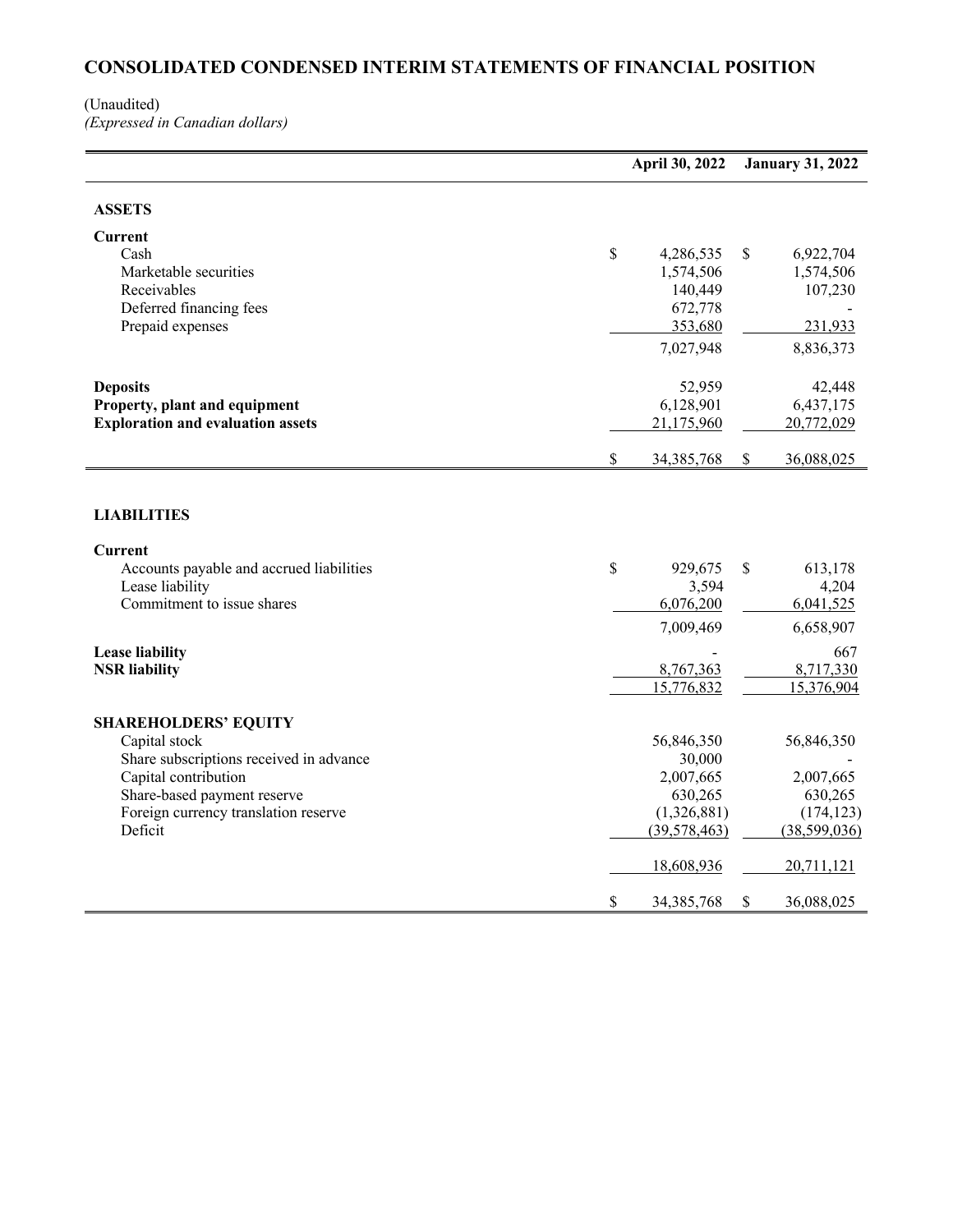# **CONSOLIDATED CONDENSED INTERIM STATEMENTS OF LOSS AND COMPREHENSIVE LOSS**

# (Unaudited)

|                                                       | <b>April 30, 2022</b>  | Three months ended<br>April 30, 2021 |
|-------------------------------------------------------|------------------------|--------------------------------------|
| <b>EXPENSES</b>                                       |                        |                                      |
| Accretion                                             | \$                     | \$<br>15,764                         |
| Advertising and promotion                             | 110,878                | 52,925                               |
| Depreciation                                          | 443                    | 22,109                               |
| Finance cost                                          |                        | 3,895                                |
| Insurance                                             | 33,509                 | 21,784                               |
| Office, miscellaneous and rent                        | 28,978                 | 21,883                               |
| Professional fees                                     | 169,597                | 412,674                              |
| Generative exploration costs                          | 333                    |                                      |
| Regulatory and filing fees                            | 21,244                 | 68,883                               |
| Share-based compensation                              |                        | 51,796                               |
| Salaries, directors' fees and benefits                | 262,133                | 222,836                              |
| <b>Total operating expenses</b>                       | (627, 115)             | (894, 549)                           |
| Interest income                                       | 743                    | 192                                  |
| Foreign exchange loss                                 | (353, 055)             | (406, 692)                           |
| Loss for the period                                   | (979, 427)             | (1,301,049)                          |
| Foreign currency translation                          | (1,152,758)            | (210, 502)                           |
| Total comprehensive loss for the period               | (2,132,185)            | (1,511,551)<br>S.                    |
| Basic and diluted loss per share                      | $\mathbb{S}$<br>(0.01) | \$<br>(0.01)                         |
| Weighted average number of common shares outstanding: | 285,850,157            | 248,501,072                          |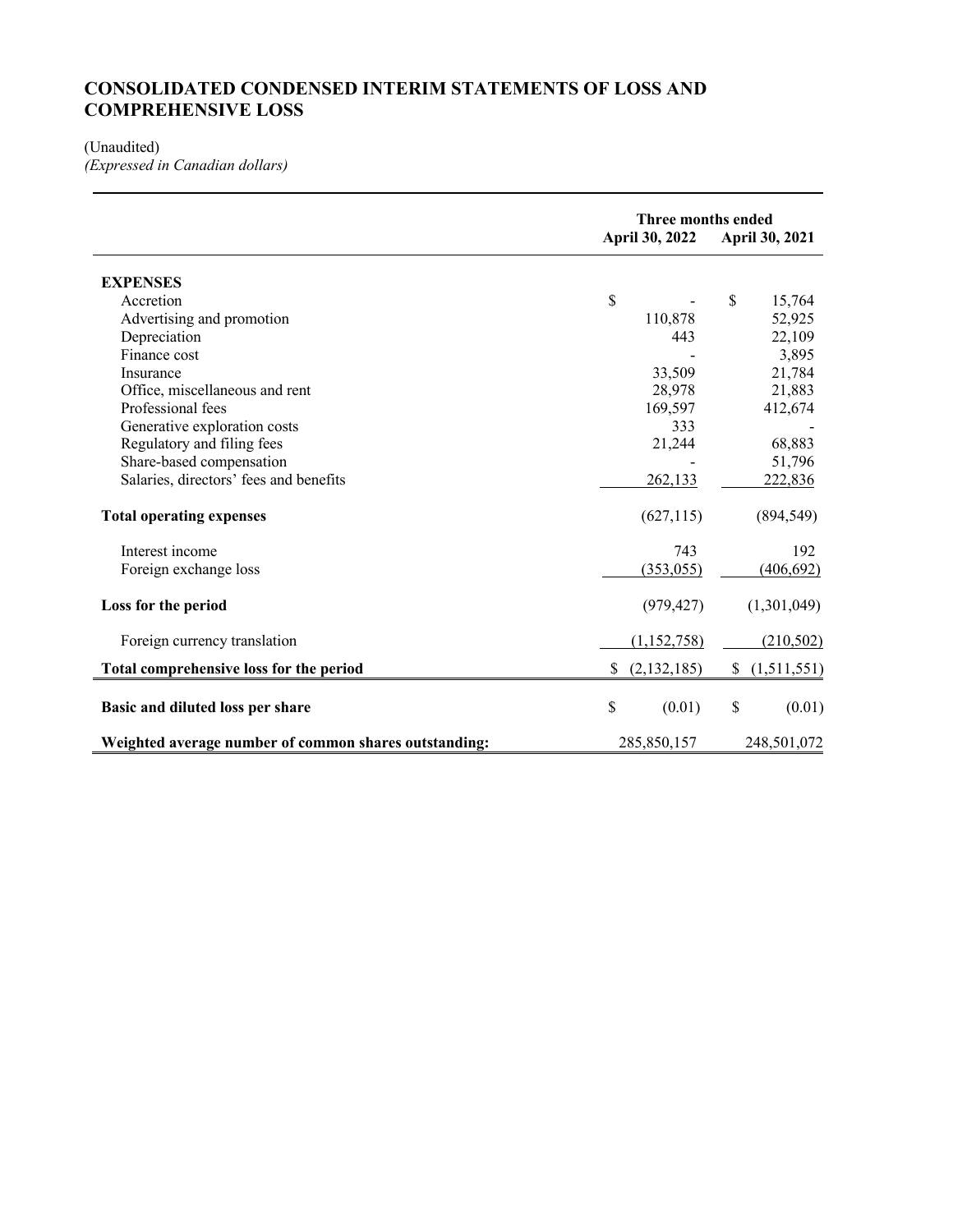# **CONSOLIDATED CONDENSED INTERIM STATEMENTS OF CASH FLOWS**

### (Unaudited)

|                                                                 |                 | For the three months ended<br>April 30, 2022 April 30, 2021 |  |  |  |  |
|-----------------------------------------------------------------|-----------------|-------------------------------------------------------------|--|--|--|--|
| <b>CASH FLOWS FROM OPERATING ACTIVITIES</b>                     |                 |                                                             |  |  |  |  |
| Loss for the period                                             | \$ (979, 427)   | (1,301,049)                                                 |  |  |  |  |
| Items not involving cash:                                       |                 |                                                             |  |  |  |  |
| Accretion                                                       |                 | 15,764                                                      |  |  |  |  |
| Depreciation                                                    | 443             | 22,109                                                      |  |  |  |  |
| Share-based compensation                                        |                 | 51,796                                                      |  |  |  |  |
| Finance cost                                                    |                 | 3,895                                                       |  |  |  |  |
| Foreign exchange loss                                           | 353,055         | 406,692                                                     |  |  |  |  |
|                                                                 |                 |                                                             |  |  |  |  |
| Changes in non-cash working capital items:                      |                 |                                                             |  |  |  |  |
| Increase in receivables                                         | (33,218)        | (47,393)                                                    |  |  |  |  |
| Increase in prepaid expenses                                    | (28, 727)       | (54,245)                                                    |  |  |  |  |
| Increase (decrease) in accounts payable and accrued liabilities | 62,490          | (6,550)                                                     |  |  |  |  |
|                                                                 |                 |                                                             |  |  |  |  |
| Net cash used in operating activities                           | (625, 384)      | (908, 981)                                                  |  |  |  |  |
| <b>CASH FLOWS FROM INVESTING ACTIVITIES</b>                     |                 |                                                             |  |  |  |  |
| Acquisition of property, plant and equipment                    | (2,661)         | (75,671)                                                    |  |  |  |  |
| Acquisition of exploration and evaluation assets                | (1,171,500)     | (670, 970)                                                  |  |  |  |  |
| Increase in deposits                                            | (10,512)        | (16,215)                                                    |  |  |  |  |
| Net cash used in investing activities                           | (1, 184, 673)   | (762, 856)                                                  |  |  |  |  |
| <b>CASH FLOWS FROM FINANCING ACTIVITIES</b>                     |                 |                                                             |  |  |  |  |
| Proceeds from AIM listing                                       |                 | 14,244,206                                                  |  |  |  |  |
| Proceeds from fundraising received in advance of share issue    | 30,000          |                                                             |  |  |  |  |
| Proceeds from warrant exercises                                 |                 | 184,750                                                     |  |  |  |  |
| Share issue costs                                               |                 | (1,066,126)                                                 |  |  |  |  |
| Increase in deferred financing fees                             | (584, 359)      |                                                             |  |  |  |  |
| Conversion of royalty option costs                              |                 | (111,730)                                                   |  |  |  |  |
| Lease payments                                                  | (1,090)         | (24, 284)                                                   |  |  |  |  |
| Net cash provided by (used in) financing activities             | (555, 449)      | 13,226,816                                                  |  |  |  |  |
| Impact of foreign exchange on cash                              | (270, 663)      | (396, 680)                                                  |  |  |  |  |
| Change in cash during the period                                | (2,636,169)     | 11,158,299                                                  |  |  |  |  |
| Cash, beginning of the period                                   | 6,922,704       | 353,601                                                     |  |  |  |  |
| Cash, end of the period                                         | \$<br>4,286,535 | \$<br>11,511,900                                            |  |  |  |  |